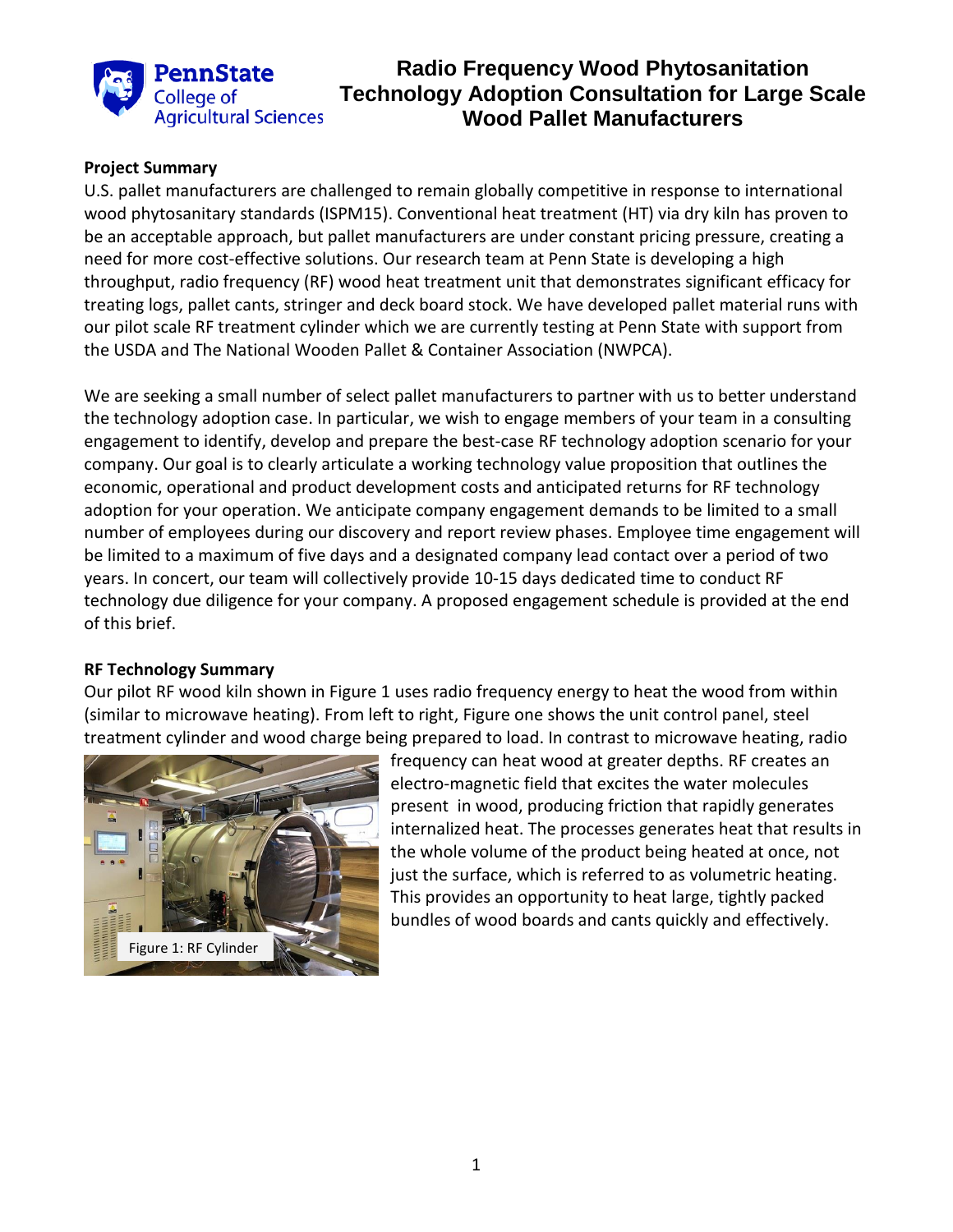

# **Radio Frequency Wood Phytosanitation Technology Adoption Consultation for Large Scale Wood Pallet Manufacturers**

RF has been used by companies for many years to dry wood and join wood substrates with adhesive bonding and has also been utilized in food processing. Figure 2 shows the loading of 6-inch by 8-inch ash cants that were RF heat treated to comply with the ISPM15 Standard. Our test cylinder is being used to develop standardized RF treatment schedules for a variety of wood species, dimensions and treatment



factors such as wood moisture content and ambient fiber temperatures. Our current experiments involve use of



sensors and heat scanning technologies to develop optimal heating conditions to phytosanitize wood from common wood pests (see Figure 3). A significant part of our engagement with your company will involve developing pilot RF schedules for common wood material that is utilized

by your operations.

## **Project Team**

Our business due diligence team is led Dr. Gagnon who is a business development professional and wood scientist with over 25 years of experience in the forest products industry. Drs. Janowiak and Hoover lead our technical development team with over 50 years combined experience in wood science and entomology respectively. An on-line link to the full project team and the Penn State RF Project is provided here [https://abe.psu.edu/research/bio-based-products/wood-packaging.](https://abe.psu.edu/research/bio-based-products/wood-packaging) Our team is determined to make our involvement productive and valuable for your business.

## **Suggested Engagement Schedule**

Obtaining RF technology feedback from manufacturers in the field is an essential element for the commercial development of university-generated technologies and is a core activity of [Invent Penn](http://invent.psu.edu/)  [State.](http://invent.psu.edu/) Initially Dr. Gagnon will conduct research and engage your team to better understand your business and operational challenges and explore options for increased efficiencies. Specific emphasis will be placed on evaluating phytosanitation of wood fiber used in your operation and the potential adoption of a customized RF treatment solution. Proposed steps for engagement are listed below for a maximum project period between July, 2018 and June, 2020. We anticipate completion of engagements well before the project termination date of June, 2020.

- Initial connection with your company point-of-contact to discuss project and to organize an initial onsite visit with Dr. Gagnon
- Identify operational process, challenges and related client business needs
- Post visit will develop a mutually beneficial scope of work that includes the deliverable of a RF technology adoption working brief
- Engage our technical team for assistance and technical experimentation as mutually defined
- Conduct technical work at Penn State and on-site as needed
- Joint review round one RF technology adoption brief and review means for RF adoption improvement